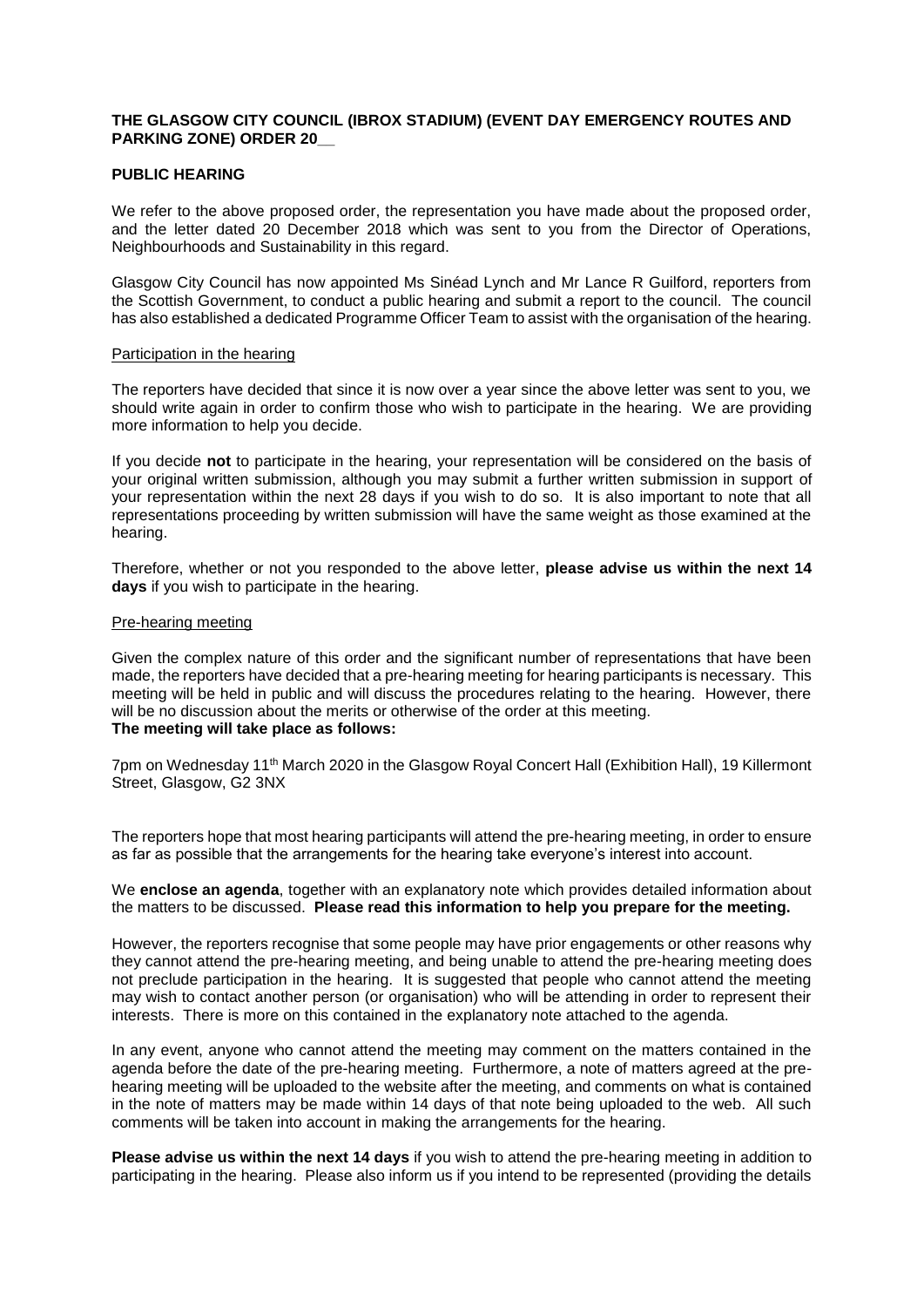of any such representation) and advise whether any special access or other arrangements are required to enable attendance at the meeting.

Owing to the limited capacity within the venue (200 places) an entrance ticket will be provided to those who have made representations about the order and wish to attend the pre-hearing meeting.

You can register for a ticket using the following link:-

[https://www.eventbrite.co.uk/e/ibrox-stadium-traffic-regulation-order-pre-hearing-meeting-tickets-](https://www.eventbrite.co.uk/e/ibrox-stadium-traffic-regulation-order-pre-hearing-meeting-tickets-91762077845)[91762077845](https://www.eventbrite.co.uk/e/ibrox-stadium-traffic-regulation-order-pre-hearing-meeting-tickets-91762077845)

## **Tickets will be available to download from 4pm On Friday 7th February 2020**

In the event that there is any difficulty relating to the capacity of the venue and the number of people who wish to attend, you will be advised of any action being taken before the date of the meeting.

### All representations will be in the public domain

Please note that your representation, if maintained, will not be treated as confidential, and that it will be published unless you provide details of exceptional circumstances as to why you consider that the substance of your representation should not be in the public domain. Exceptional circumstances might apply where publication of the substance of the representation might be considered to breach the provisions of the General Data Protection Regulations (GDPR) because it cannot be sufficiently separated from identifying personal information which should not be in the public domain.

Alternatively, there might be sensitive information (for example on mental or physical health), the publication of which might be considered to breach the right to privacy under the European Convention on Human Rights (ECHR). In either case you would be advised whether or not such details are sufficient to justify the further redaction of certain information or non-publication of the representation.

However, please note that as a matter of course under GDPR all identifying personal information will be redacted from the representations before they are placed in the public domain. This will include all names, postal addresses, email addresses, telephone numbers, job descriptions and details of business premises**.**

**If we have not heard from you within the next 14 days on this matter**, we will assume that you are content that your representation should be in the public domain.

Following this period, the maintained representations (unless excepted under the terms stated above) and related documents will be published on the council's website. There will also be a brief summary of the matters raised in the representations, and an associated schedule which separates them into basic categories including the type and whether it is an objection or letter of support. This may assist you in preparing for the meeting, particularly with respect to the possible grouping of parties with a similar interest, and which is referred to in more detail in the explanatory note attached to the agenda.

### Webcasting

We would advise that the pre-hearing meeting will be recorded and webcast, and therefore in the event that you are unable to attend the meeting, the proceedings may be observed (after the meeting) online at:

<https://www.glasgow.gov.uk/article/20479/Ibrox-Stadium>

Webcasting is part of a strategy to enhance public access to this process, and will make it easier for individuals to keep up to date with proceedings.

If you require any further information, please contact the programme officer team at the below telephone number or email address.